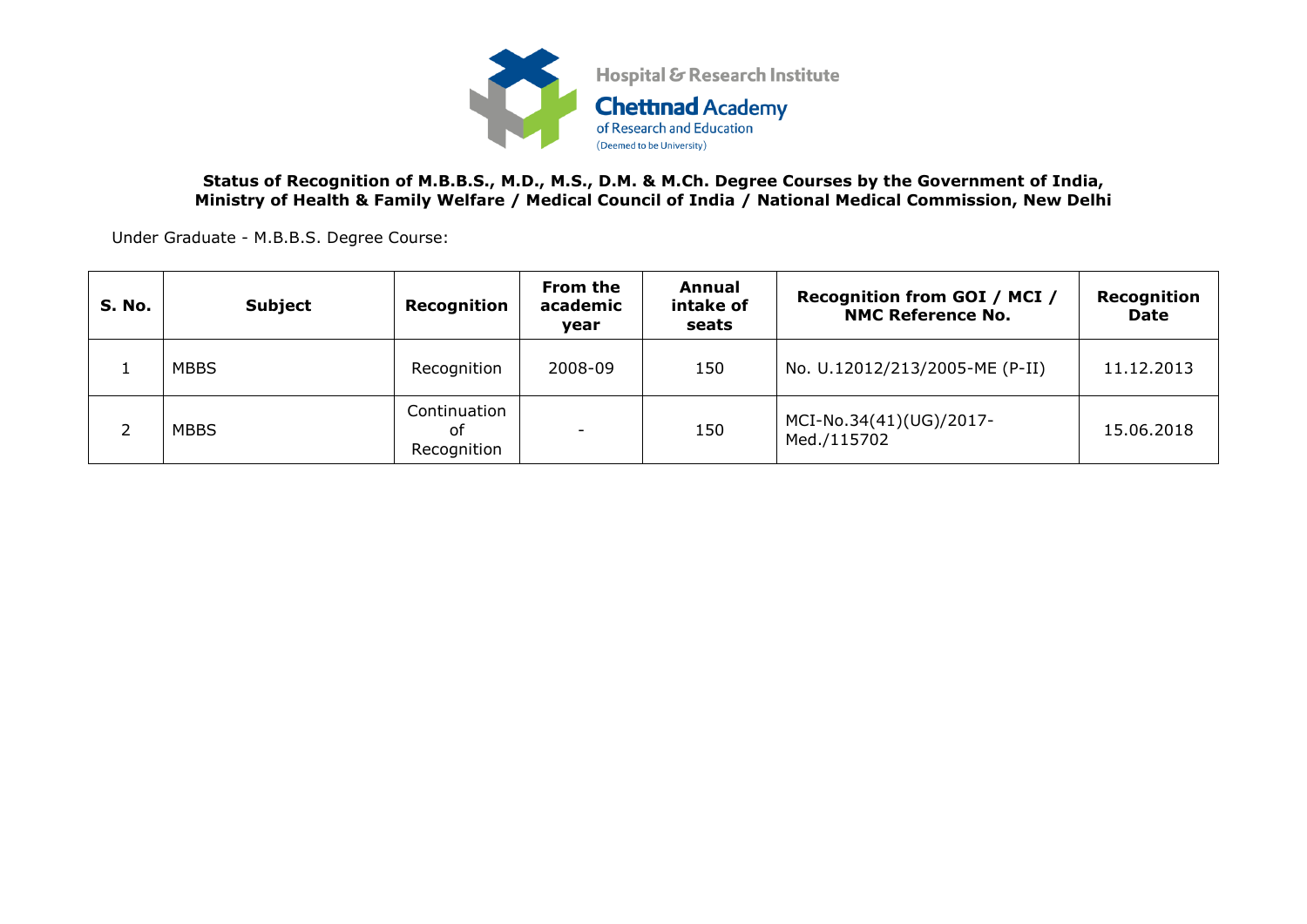

Post Graduate Broad Specialty - M.D. & M.S. Degree Courses:

| S. No.         | <b>Subject</b>    | <b>Recognition</b>                            | From the<br>academic<br>year | Annual<br>intake of<br>seats | Recognition from GOI / MCI /<br><b>NMC Reference No.</b> | Recognition<br><b>Date</b> |
|----------------|-------------------|-----------------------------------------------|------------------------------|------------------------------|----------------------------------------------------------|----------------------------|
| $\mathbf{1}$   | M.D. Anatomy      | Recognition                                   | 2011-12                      | 1 (one)                      | GOI U.12012/25/2016-ME I                                 | 16.05.2016                 |
| $\overline{2}$ | M.D. Physiology   | Recognition                                   | 2011-12                      | $2$ (two)                    | GOI U.12012/736/2015-ME I                                | 15.12.2015                 |
| 3              |                   | Recognition                                   | 2013-14                      | 2 to 4                       | GOI U.12012/27/2016-ME I (Pt.)                           | 25.01.2017                 |
| $\overline{4}$ |                   | Recognition                                   | 2011-12                      | $1$ (one)                    | GOI U.12012/480/2015-ME (P-II)                           | 12.08.2015                 |
| 5              | M.D. Biochemistry | Recognition                                   | 2013-14                      | $1$ to $2$                   | GOI U.12012/27/2016-ME-I                                 | 15.02.2017                 |
| 6              |                   | $1st$ Renewal<br>of<br>Recognition            | 2013-14                      | $1$ to $2$                   | NMC/MCI-23(1)/2021/Med./029459                           | 27.10.2021                 |
| $\overline{7}$ |                   | Recognition                                   | 2011-12                      | $2$ (two)                    | GOI U.12012/480/2015-ME (P-II)                           | 12.08.2015                 |
| 8              | M.D. Microbiology | $1st$ Renewal<br><sub>of</sub><br>Recognition | 2011-12                      | 2 seats                      | GOI U.12012/377/2019-ME-I/ FTS<br>No.8022076             | 07.08.2019                 |
| 9              |                   | Recognition                                   | 2013-14                      | $2$ to $3$                   | GOI U.12012/717/2015-ME-I (Pt.)                          | 20.02.2017                 |
| 10             |                   | Recognition                                   | 2011-12                      | $2$ (two)                    | GOI U.12012/480/2015-ME (P-II)                           | 12.08.2015                 |
| 11             | M.D. Pharmacology | $1st$ Renewal<br>of<br>Recognition            | 2011-12                      | 2 seats                      | GOI U.12012/408/2019-ME-I/ FTS<br>No.8023413             | 27.08.2019                 |
| 12             |                   | Recognition                                   | 2013-14                      | 2 to 4                       | GOI U.12012/717/2015-ME-I (Pt.)                          | 20.02.2017                 |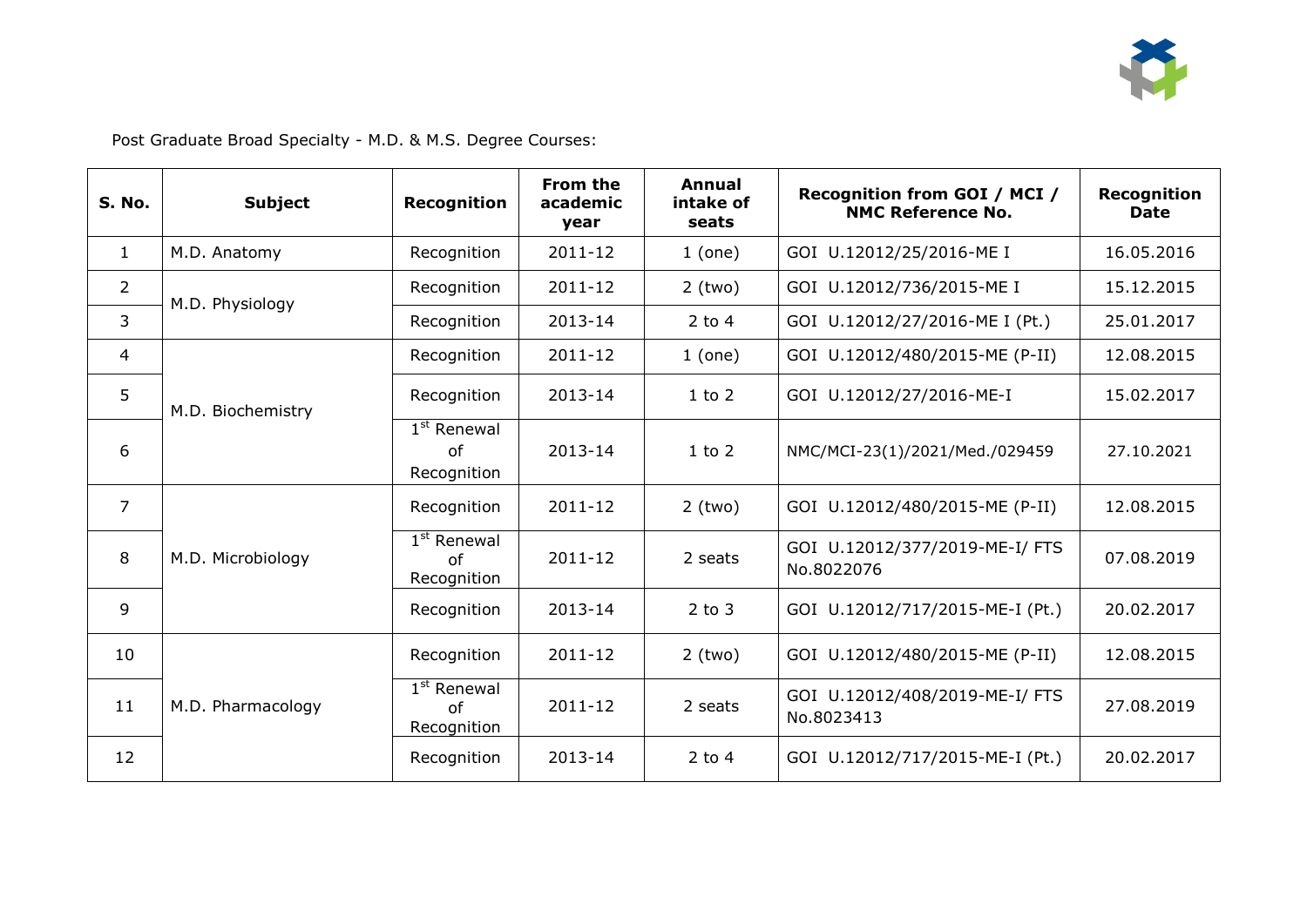

| S. No. | <b>Subject</b>          | Recognition                        | From the<br>academic<br>year | Annual<br>intake of<br>seats | Recognition from GOI / MCI /<br><b>NMC Reference No.</b> | Recognition<br><b>Date</b> |
|--------|-------------------------|------------------------------------|------------------------------|------------------------------|----------------------------------------------------------|----------------------------|
| 13     |                         | Recognition                        | 2011-12                      | $2$ (two)                    | GOI U.12012/480/2015-ME (P-II)                           | 12.08.2015                 |
| 14     | M.D. Community Medicine | $1st$ Renewal<br>of<br>Recognition | 2011-12                      | 2 seats                      | GOI U.12012/364/2019-ME-I/ FTS<br>No.8020775             | 16.08.2019                 |
| 15     |                         | Recognition                        | 2014-15                      | $2$ to 6                     | No. U.12012/27/2016-ME-I (Pt.IV)<br>(FTS-3132541)        | 04.01.2018                 |
| 16     |                         | Recognition                        | 2011-12                      | 1 (one)                      | GOI U.12012/671/2015-ME (P-II)                           | 01.12.2015                 |
| 17     | M.D. Pathology          | $1st$ Renewal<br>of<br>Recognition | 2011-12                      | 1 (one)                      | MCI Endst.No. MCI-262(22)/2020-<br>Med/738               | 24.09.2020                 |
| 18     |                         | Recognition                        | 2017-18                      | $1$ to $3$                   | MCI Endst.No. MCI-262(22)/2020-<br>Med/738               | 24.09.2020                 |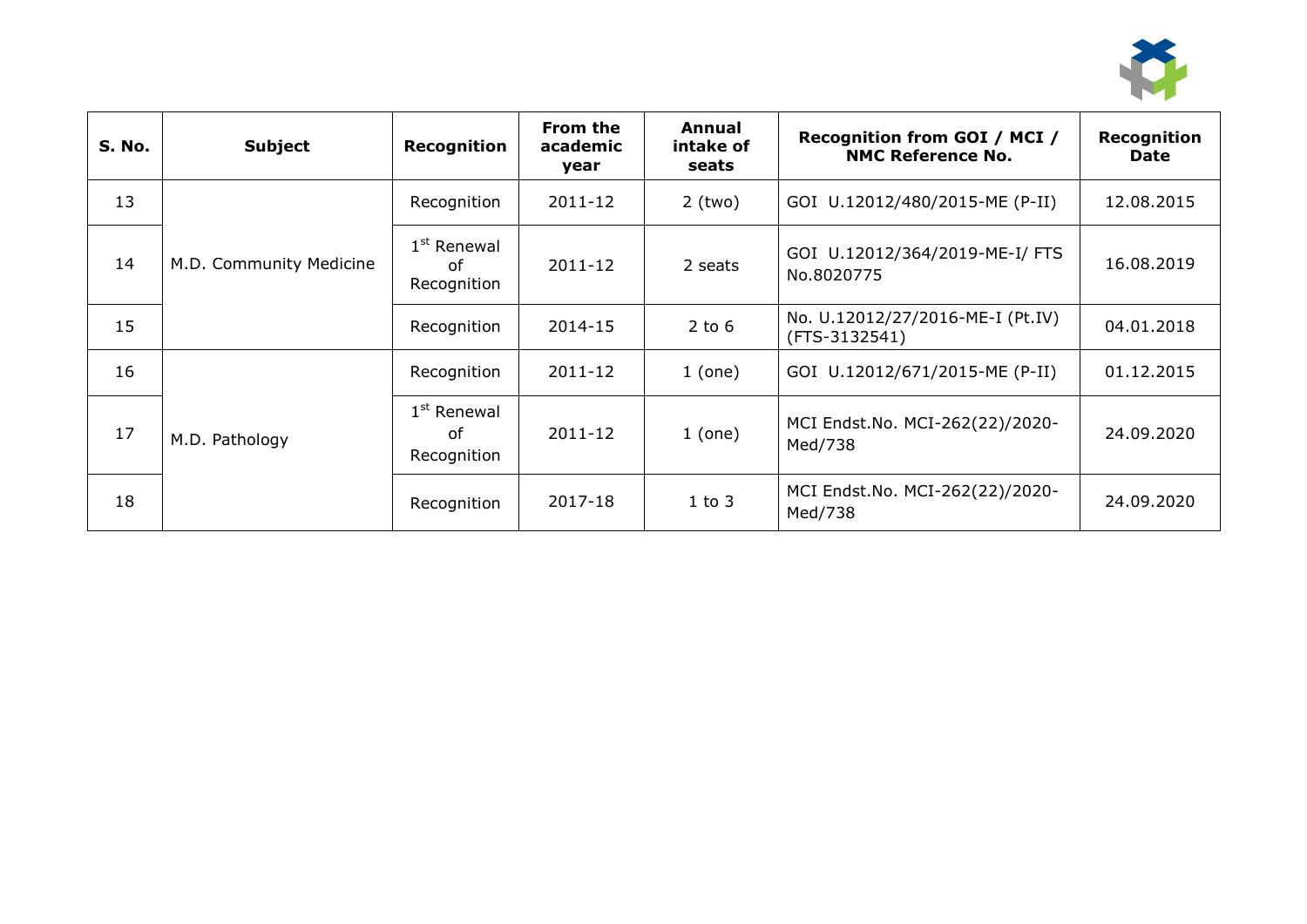

| <b>S. No.</b> | <b>Subject</b>                              | Recognition                        | From the<br>academic<br>year | <b>Annual</b><br>intake of<br>seats | Recognition from GOI / MCI /<br><b>NMC Reference No.</b> | <b>Recognition</b><br><b>Date</b> |
|---------------|---------------------------------------------|------------------------------------|------------------------------|-------------------------------------|----------------------------------------------------------|-----------------------------------|
| 19            |                                             | Recognition                        | 2012-13                      | 4 (four)                            | No. U.12012/01/2017-ME-I (pt.V)                          | 20.03.2017                        |
| 20            | M.D. Anesthesiology                         | $1st$ Renewal<br>of<br>Recognition | 2012-13                      | 4 (four)                            | NMC/ MCI-262(22)/2020-<br>Med/009478                     | 16.06.2021                        |
| 21            |                                             | $2nd$ Renewal<br>of<br>Recognition | 2012-13                      | 4 (four)                            | NMC/MCI-23(1)/2021/Med./029459                           | 27.10.2021                        |
| 22            |                                             | Recognition                        | 2012-13                      | $2$ (two)                           | GOI U.12012/25/2016-ME I                                 | 16.05.2016                        |
| 23            |                                             | Recognition<br>Corrigendum         | 2012-13                      | $2$ (two)                           | No. U.12012/74/2019-ME-I<br>(3202056)                    | 14.03.2019                        |
| 24            | M.D. Dermatology,<br>Venerology and Leprosy | $1st$ Renewal<br>of<br>Recognition | 2012-13                      | $2$ (two)                           | NMC/MCI-262(22)/2020-<br>Med/002433                      | 18.01.2021                        |
| 25            |                                             | $2nd$ Renewal<br>of<br>Recognition | 2012-13                      | $2$ (two)                           | NMC/MCI-23(1)/2021/Med./029459                           | 27.10.2021                        |
| 26            |                                             | Recognition                        | 2012-13                      | 4 (four)                            | No. U.12012/01/2017-ME-I (pt.3)                          | 05.07.2017                        |
| 27            | M.D. General Medicine                       | $1st$ Renewal<br>of<br>Recognition | 2012-13                      | 4 (four)                            | MCI Endst.No. MCI-262(22)/2020-<br>Med/748               | 24.09.2020                        |
| 28            |                                             | Recognition                        | 2016-17                      | 4 to 5                              | GOI U.12012/372/2019-ME-I/ FTS<br>No.8021437             | 05.08.2019                        |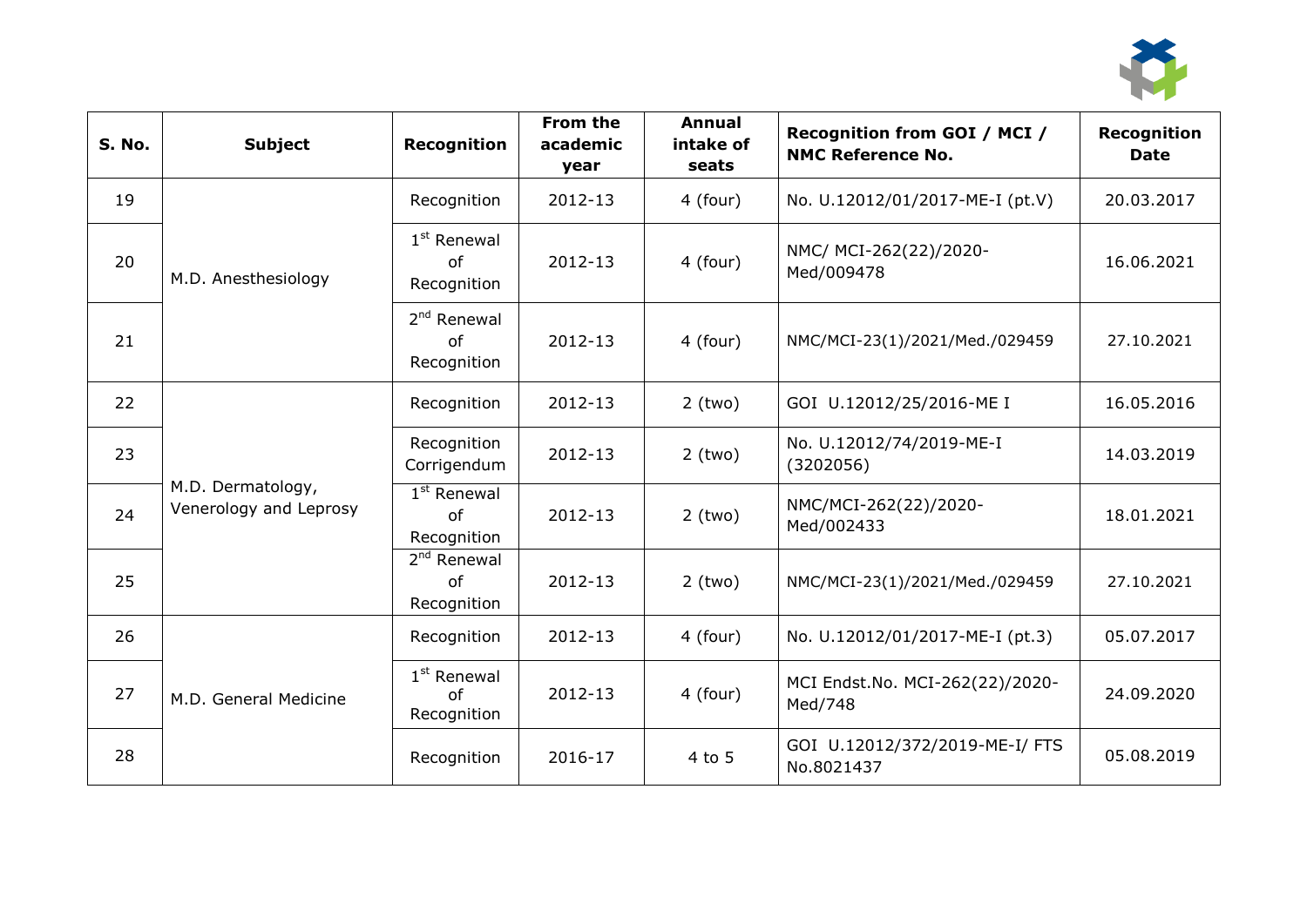

| <b>S. No.</b> | <b>Subject</b>            | <b>Recognition</b>                 | From the<br>academic<br>year | Annual<br>intake of<br>seats | Recognition from GOI / MCI /<br><b>NMC Reference No.</b> | <b>Recognition</b><br><b>Date</b> |
|---------------|---------------------------|------------------------------------|------------------------------|------------------------------|----------------------------------------------------------|-----------------------------------|
| 29            |                           | Recognition                        | 2013-14                      | 1 (one)                      | No. U.12012/01/2017-ME-I (pt.I)                          | 07.03.2017                        |
| 30            |                           | Recognition<br>Corrigendum         | 2013-14                      | 1 (one)                      | No. U.12012/74/2019-ME-I<br>(3202056)                    | 14.03.2019                        |
| 31            | M.D. Psychiatry           | $1st$ Renewal<br>of<br>Recognition | 2013-14                      | $1$ (one)                    | NMC/MCI-23(1)/2021/Med./029459                           | 27.10.2021                        |
| 32            |                           | Recognition                        | 2014-15                      | $1$ to $2$                   | GOI U.12012/27/2016-ME-I (Pt.2)                          | 25.07.2017                        |
| 33            |                           | Recognition                        | 2013-14                      | $2$ (two)                    | GOI U.12012/01/2017-ME-I(P-4) /<br>FTS No.3129861        | 21.11.2017                        |
| 34            | M.D. Paediatrics          | $1st$ Renewal<br>of<br>Recognition | 2013-14                      | $2$ (two)                    | NMC/MCI-23(1)/2021/Med./029459                           | 27.10.2021                        |
| 35            |                           | Recognition                        | 2013-14                      | $2$ (two)                    | No. U.12012/01/2017-ME-I (pt.I)                          | 07.03.2017                        |
| 36            | M.D. Radio-diagnosis      | $1st$ Renewal<br>of<br>Recognition | 2013-14                      | $2$ (two)                    | NMC/MCI-23(1)/2021/Med./029459                           | 27.10.2021                        |
| 37            |                           | Recognition                        | 2014-15                      | $2$ to 4                     | No. U.12012/27/2016-ME-I (Pt.IV)<br>(FTS-3132541)        | 04.01.2018                        |
| 38            |                           | Recognition                        | 2012-13                      | $2$ (two)                    | GOI U.12012/671/2015-ME (P-II)                           | 01.12.2015                        |
| 39            | M.D. Respiratory Medicine | $1st$ Renewal<br>of<br>Recognition | 2012-13                      | $2$ (two)                    | MCI Endst.No. MCI-262(22)/2020-<br>Med/743               | 24.09.2020                        |
| 40            |                           | Recognition                        | 2017-18                      | $2$ to $3$                   | MCI Endst.No. MCI-262(22)/2020-<br>Med/743               | 24.09.2020                        |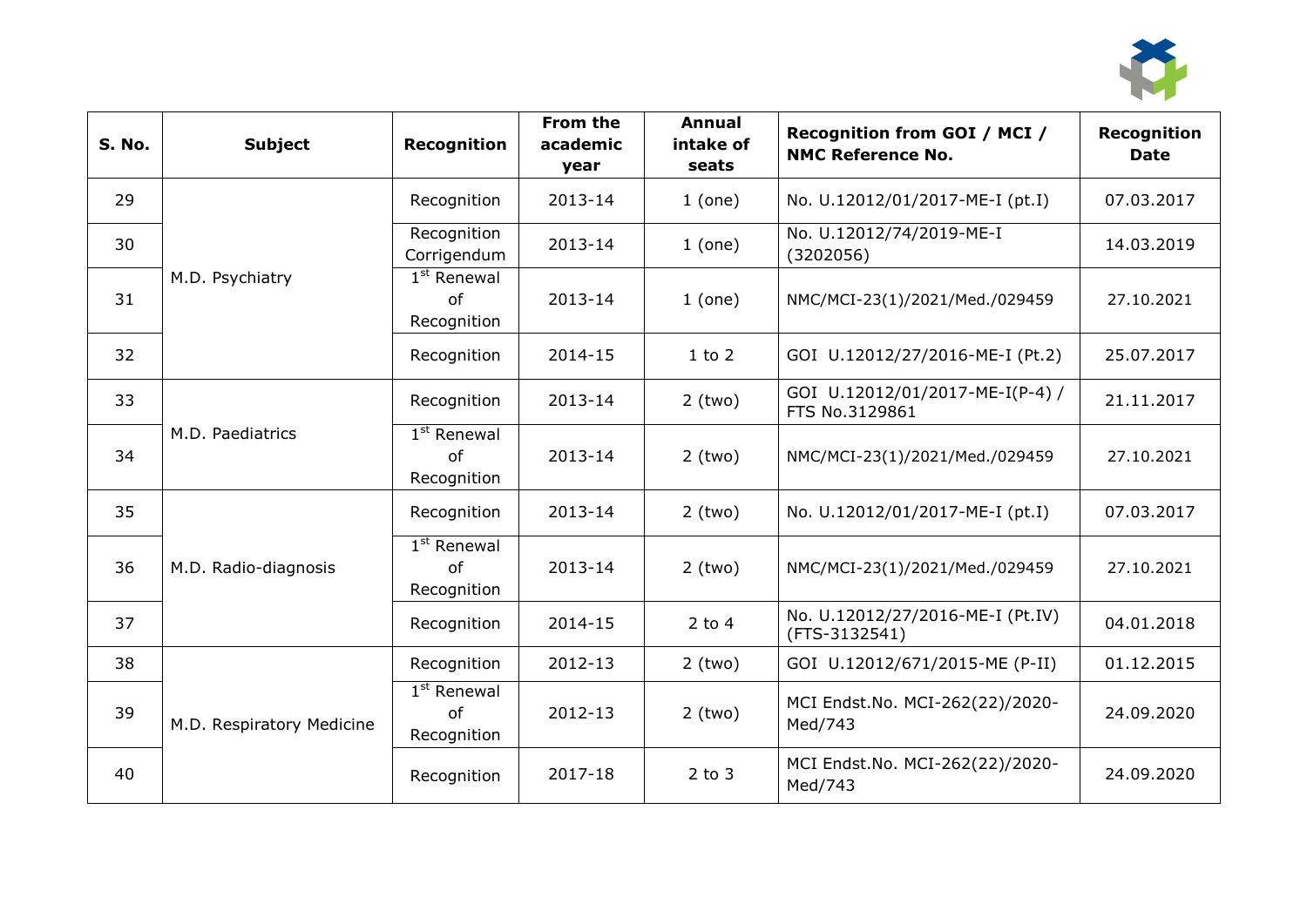

| S. No. | <b>Subject</b>                  | <b>Recognition</b>                 | From the<br>academic<br>year | <b>Annual</b><br>intake of<br>seats | Recognition from GOI / MCI /<br><b>NMC Reference No.</b> | <b>Recognition</b><br><b>Date</b> |
|--------|---------------------------------|------------------------------------|------------------------------|-------------------------------------|----------------------------------------------------------|-----------------------------------|
| 41     | M.S. General Surgery            | Recognition                        | 2014-15                      | $2$ (two)                           | No. U.12012/01/2017-ME-I (pt.3)                          | 26.07.2017                        |
| 42     |                                 | Recognition                        | 2012-13                      | 1 (one)                             | GOI U.12012/671/2015-ME (P-II)                           | 01.12.2015                        |
| 43     | M.S. Ophthalmology              | $1st$ Renewal<br>of<br>Recognition | 2012-13                      | 1 (one)                             | NMC/MCI-262(22)/2020-<br>Med/001346                      | 11.01.2021                        |
| 44     |                                 | $2nd$ Renewal<br>0f<br>Recognition | 2012-13                      | 1 (one)                             | NMC/MCI-23(1)/2021/Med./029459                           | 27.10.2021                        |
| 45     |                                 | Recognition                        | 2012-13                      | $2$ (two)                           | GOI U.12012/01/2017-ME-I(P-5) /<br>FTS No.3130034        | 21.11.2017                        |
| 46     |                                 | Recognition<br>Corrigendum         | 2012-13                      | $2$ (two)                           | No. U.12012/74/2019-ME-I<br>(3202056)                    | 14.03.2019                        |
| 47     | M.S. Orthopedics                | $1st$ Renewal<br>of<br>Recognition | 2012-13                      | $2$ (two)                           | NMC/ MCI-262(22)/2020-<br>Med/009478                     | 16.06.2021                        |
| 48     |                                 | $2nd$ Renewal<br>of<br>Recognition | 2012-13                      | $2$ (two)                           | NMC/MCI-23(1)/2021/Med./029459                           | 27.10.2021                        |
| 49     |                                 | Recognition                        | 2014-15                      | $2$ to $3$                          | MCI Endst.No. MCI-262(22)/2017-<br>Med/144533            | 13.10.2017                        |
| 50     |                                 | Recognition                        | 2013-14                      | 1 (one)                             | GOI U.12012/01/2017-ME-I(P-5) /<br>FTS No.3130034        | 21.11.2017                        |
| 51     | M.S. Otorhinolaryngology        | $1st$ Renewal<br>of<br>Recognition | 2013-14                      | 1 (one)                             | NMC/MCI-23(1)/2021/Med./029459                           | 27.10.2021                        |
| 52     | M.S. Obstetrics &<br>Gynecology | Recognition                        | 2014-15                      | $1$ (one)                           | GOI U.12012/120/2019-ME-I/ FTS<br>No.3206175             | 22.04.2019                        |